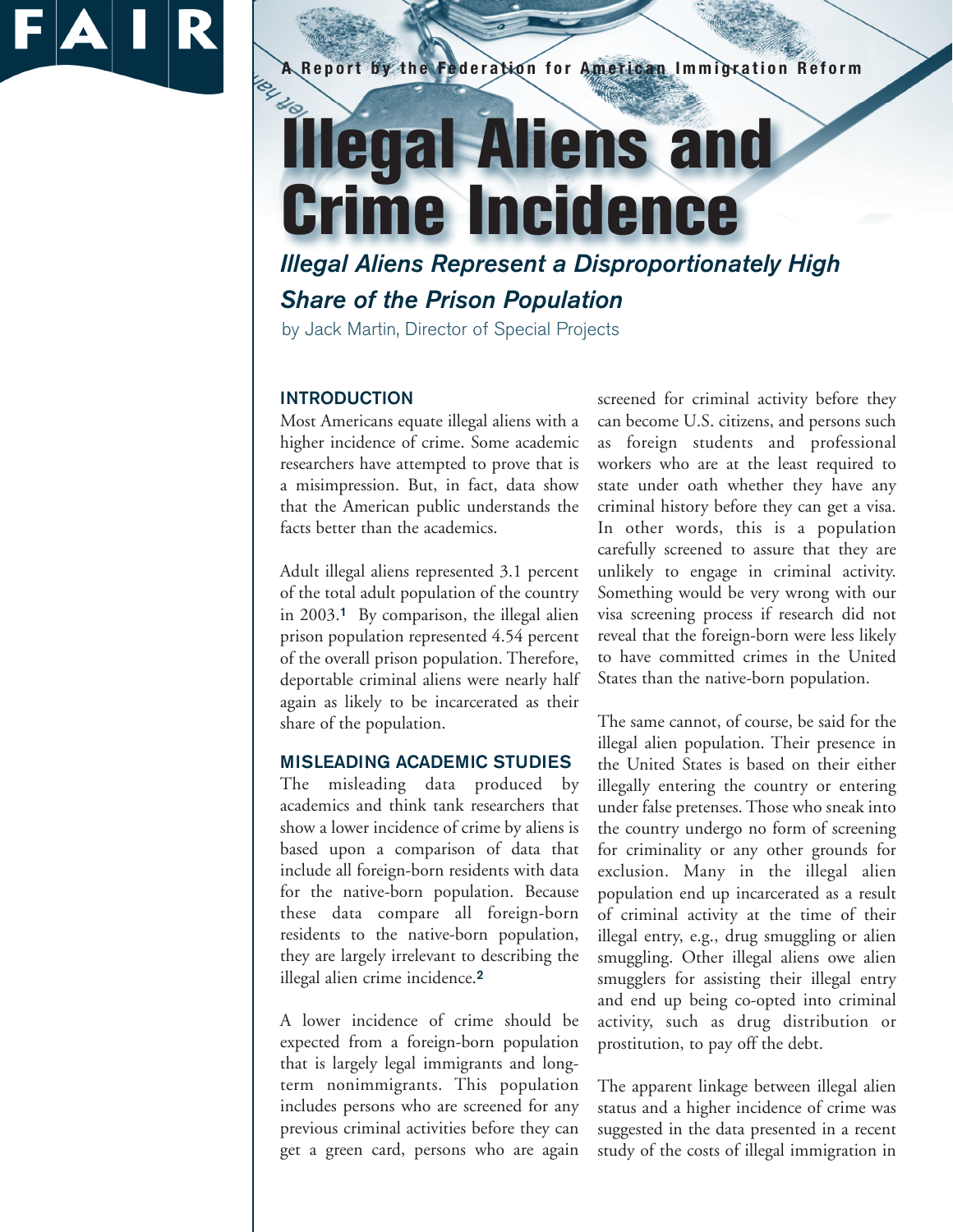Arizona.**<sup>3</sup>** That study noted that Arizona in 2000 had the highest per capita rate of illegal aliens in the country and also ranked at the top of a number of crime indexes. It had the nation's highest per capita rate of property crimes, the highest rate of vehicle theft, and the 2nd highest rate in the country of larceny theft. For burglaries, it ranked 5th, for murders 9th, and for robberies and aggravated assaults it ranked 15th in the country.**<sup>4</sup>**

There is nothing about the population in Arizona that would appear to explain this pattern of crime incidence other than the illegal alien population and the proximity to the border with Mexico.

### **FINDINGS USING SCAAP DATA**

To obtain a valid view of the incidence of criminal activity by illegal aliens in comparison to the general population, it is necessary to focus just on that segment of the population. The only data that directly identify criminal illegal aliens depend on resources of the federal government. The federal State Criminal Alien Assistance Program (SCAAP) is administered by the federal government to reimburse states and local jurisdictions for costs incurred for the incarceration of criminal aliens. It offers the only reliable data for a valid assessment of the share of prisoners who are deportable aliens.

In that program, states and local jurisdictions may submit names and records of persons known or believed to be illegal aliens to the Department of Justice. Those records are vetted to eliminate persons who are U.S. citizens and any aliens whose incarceration does not make them deportable. Data reported in the SCAAP reimbursements were used in this study to determine the correlation between the size of the criminal alien population and the non-criminal alien population.**<sup>5</sup>**

None of these aliens are in prison for simply being illegally in the country unless they illegally reentered after being deported. The vast majority of them will have been convicted of some crime while in the United States. A large share of them will have committed multiple crimes. A U.S. government study reported that, "In our population study of 55,322 illegal aliens, we found that they were arrested at least a total of 459,614 times, averaging about 8 arrests per illegal alien. Nearly all had more than 1 arrest."**<sup>6</sup>**

#### **METHODOLOGY AND FINDINGS**

Data collected in the SCAAP reporting system were stated

in terms of incarceration days. This eliminates any distortion based on length of sentence. Nationwide there were nearly 600 million incarceration days reported, and the number of those days attributable to identified and suspected illegal aliens was about 24.5 million incarceration days. That suggests that one of every 21 prisoners is a deportable alien (4.54%).

The comparison of this prisoner population with the population at large requires identifying a comparable population. Clearly only adults or near adults are likely to be in this population. To obtain an estimate of adult illegal aliens the INS estimates can be used, even though they probably understate the size of that population. To adjust those estimates to a population comparable to an adult population the only available resource is to reduce the INS estimate by an estimate of illegal alien school-age population. The estimate of illegal alien school-age children, done in an earlier study, provides a rough estimate of the K-12 population by state.**<sup>7</sup>** Because of the age profile of this group, there will be some pre-K illegal aliens and post-grade 12 illegal alien teenagers included in the resulting estimate of a bit more than 7 million illegal aliens in 2000. The comparable adult national population in 2000 is about 230 million persons, and the comparison of these two data sets yields a 2.94 percent share of the adult national population that is composed of illegal aliens, i.e., one in every 31 residents in the country.

Thus the likelihood that an illegal alien will be among those incarcerated (1 in 21) is significantly greater than the share of adult illegal aliens in the country (1 in 31). It is this greater likelihood of being incarcerated that clearly demonstrates that illegal aliens are disproportionately involved in criminal activity.

#### **STATE PROFILES**

The data show a clear pattern both nationwide and in the states with the largest estimated illegal alien populations of a higher rate of incarceration of aliens than for the non-alien population. However, the pattern is not uniform. In five of the 13 states with estimated illegal alien populations of over 100,000 in 2000, the reverse was true. Those states were Georgia, Illinois, North Carolina, Texas and Virginia.

Looking at those 13 states as a whole, in 2000 they had about 54 percent of the country's adult population and more than 85 percent of the estimated adult illegal alien population. They also had about 61 percent of the total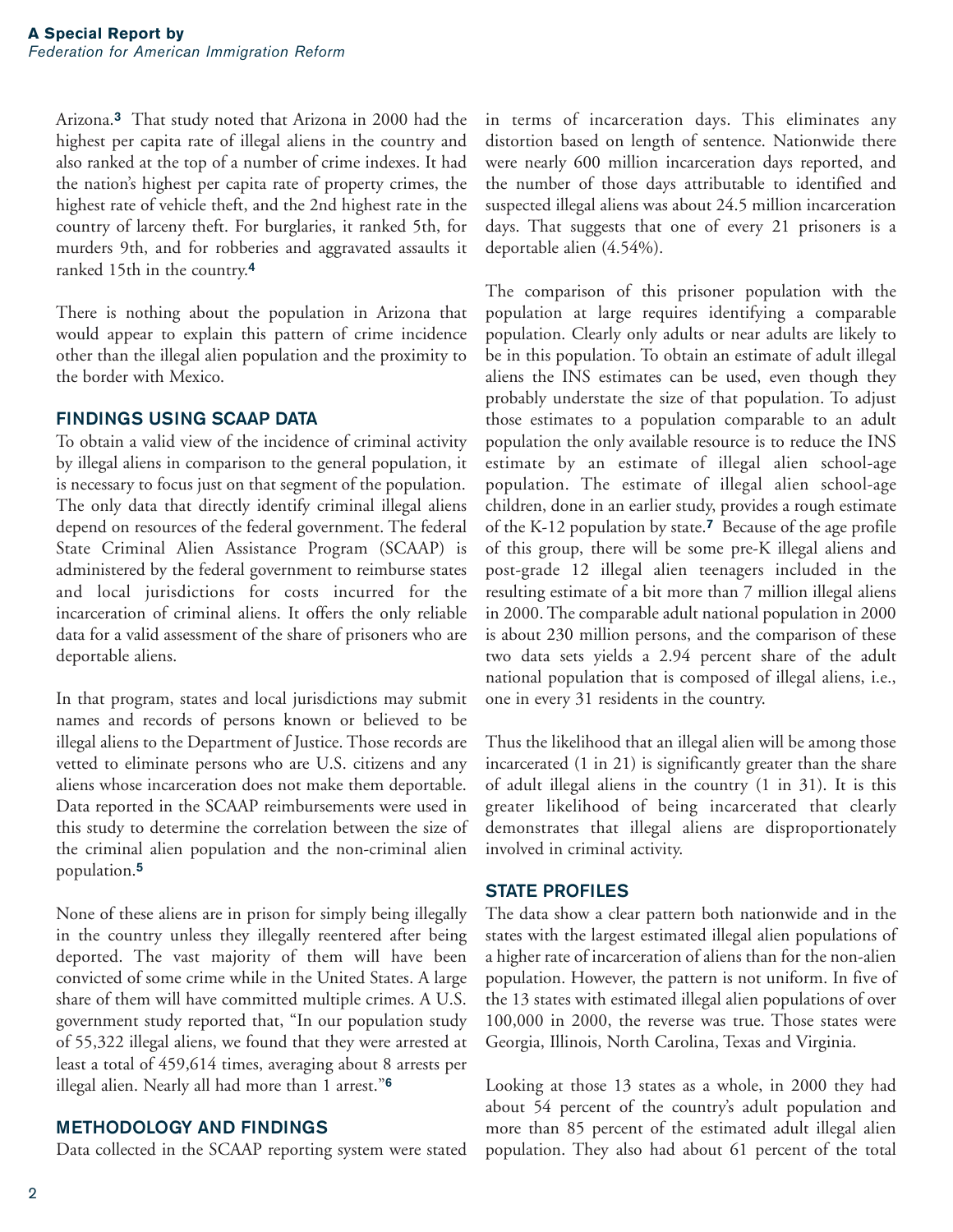amount of total criminal incarceration reported in SCAAP and more than 85 percent of the deportable alien incarceration reported in that program.

These calculations demonstrate that the rate of incarceration overall was both higher in these 13 states than in the country as a whole and much higher than in the remaining states and the District of Columbia taken together. Nevertheless, in the rest of the country, the average estimated adult illegal alien share was one percent and the related share of the incarcerated illegal alien share was 70 percent larger (1.7%).

The states that had the highest rates of incarcerated aliens above the share of the estimated illegal alien adult population were, in order, New York, Washington, Florida, Arizona, and California. In each of these states the alien prisoner population represented more than five percent of the total prisoner population, and in California, the share was higher than one in every nine prisoners.

#### 12.0% 10.0% Prisoners 8.0% **Adults**  $6.0%$ 4.0% 2.0%  $0.0%$ California Arizona Colorado **Hew York** Florida Nevada **Mashington** New Jersey

## **ILLEGAL ALIEN SHARES**

|                   | <b>Incarceration</b> |                   |                    | <b>Adult Population</b> |                       |                    |
|-------------------|----------------------|-------------------|--------------------|-------------------------|-----------------------|--------------------|
| <b>State</b>      | <b>Total Days</b>    | <b>Alien Days</b> | <b>Alien Share</b> | <b>Total</b>            | <b>Illegal Aliens</b> | <b>Alien Share</b> |
| Arizona           | 14,889,773           | 1,361,047         | 9.1%               | 4,327,051               | 243,586               | 5.6%               |
| California        | 87,891,368           | 10,372,685        | 11.8%              | 27,308,698              | 2,260,843             | 8.3%               |
| Colorado          | 9,451,236            | 519,611           | 5.5%               | 3,577,998               | 147,379               | 4.1%               |
| Florida           | 40,527,118           | 1,719,895         | 4.2%               | 13,253,171              | 344,909               | 2.6%               |
| Georgia           | 21,265,415           | 477,962           | 2.2%               | 6,803,873               | 233,351               | 3.4%               |
| Illinois          | 22,504,566           | 696,084           | $3.1\%$            | 9,888,079               | 442,138               | 4.5%               |
| Nevada            | 5,763,921            | 415,477           | 7.2%               | 1,754,509               | 103,371               | 5.9%               |
| New Jersey        | 15,677,397           | 528,747           | 3.4%               | 6,833,962               | 226,186               | 3.3%               |
| New York          | 35,081,294           | 2,179,986         | $6.2\%$            | 15,252,307              | 500,476               | 3.3%               |
| North Carolina    | 15,367,631           | 352,105           | 2.3%               | 6,692,314               | 210,835               | 3.2%               |
| Texas             | 69,955,583           | 3,832,592         | 5.5%               | 16,895,425              | 1,065,431             | 6.3%               |
| Virginia          | 14,862,356           | 243,462           | 1.6%               | 5,867,784               | 105,417               | 1.8%               |
| Washington        | 9,774,481            | 509,141           | 5.2%               | 4,825,613               | 139,192               | 2.9%               |
| <b>Sub Total</b>  | 363,012,139          | 23,208,794        | 6.4%               | 123,280,784             | 6,023,116             | 4.9%               |
| <b>U.S. Total</b> | 599,124,992          | 27,230,109        | 4.5%               | 228,578,042             | 7,080,322             | 3.1%               |

## **DATA TABLE**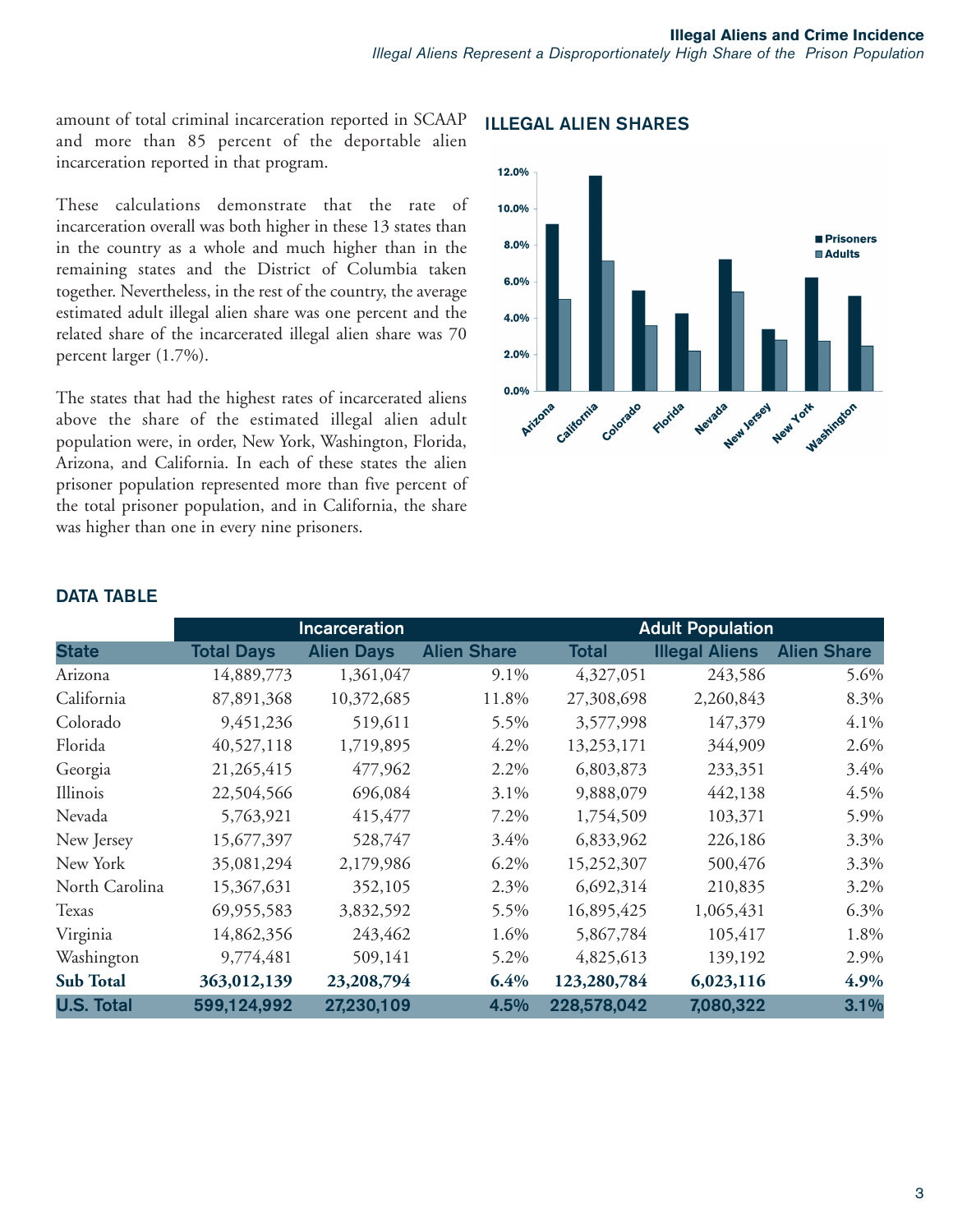## **ENDNOTES**

- 1 This calculation is based on the estimate of the Immigration and Naturalization Service released after studying the results of the 2000 Census that there were about 7 million illegal aliens in the country. This was about 2.5 percent of the total population found in the Census. The percentage of illegal aliens in the adult population is a bit higher because the share of illegal alien children is smaller than children in the population at large. For comparability with the 2003 SCAAP survey data, Census Bureau 2003 population estimates were used, and the illegal alien population estimate was increased by 1.5 million persons — yielding an increased share of 2.9 percent of the total population.
- 2 See for example: Rumbaut, Ruben G. and Walter A. Ewing, "The Myth of Immigrant Criminality and the Paradox of Assimilation: Incarceration Rates Among Native and Foreign-Born Men," Immigration Policy Center, Spring 2007.
- 3 Martin, Jack and Ira Mehlman, The Costs of Illegal Immigration to Arizonans, FAIR, May 2004.
- 4 Data and rankings were taken from FBI, Uniform Crime Reports (http://www.fbi.gov/ucr/ucr.htm).
- 5 SCAAP program data for FY 2003 were used because they identified the total days of prisoner detention, those of suspected deportable aliens, the disallowances by the federal government, and the allocation of the incarceration data by state.
- 6 "Information on Certain Illegal Aliens Arrested in the United States," GAO-05-646R, U.S. Government Accountability Office, May 9, 2005
- 7 Martin, Jack, Breaking the Piggy Bank: How Illegal Immigration Is Sending Schools into the Red, FAIR, June 2005.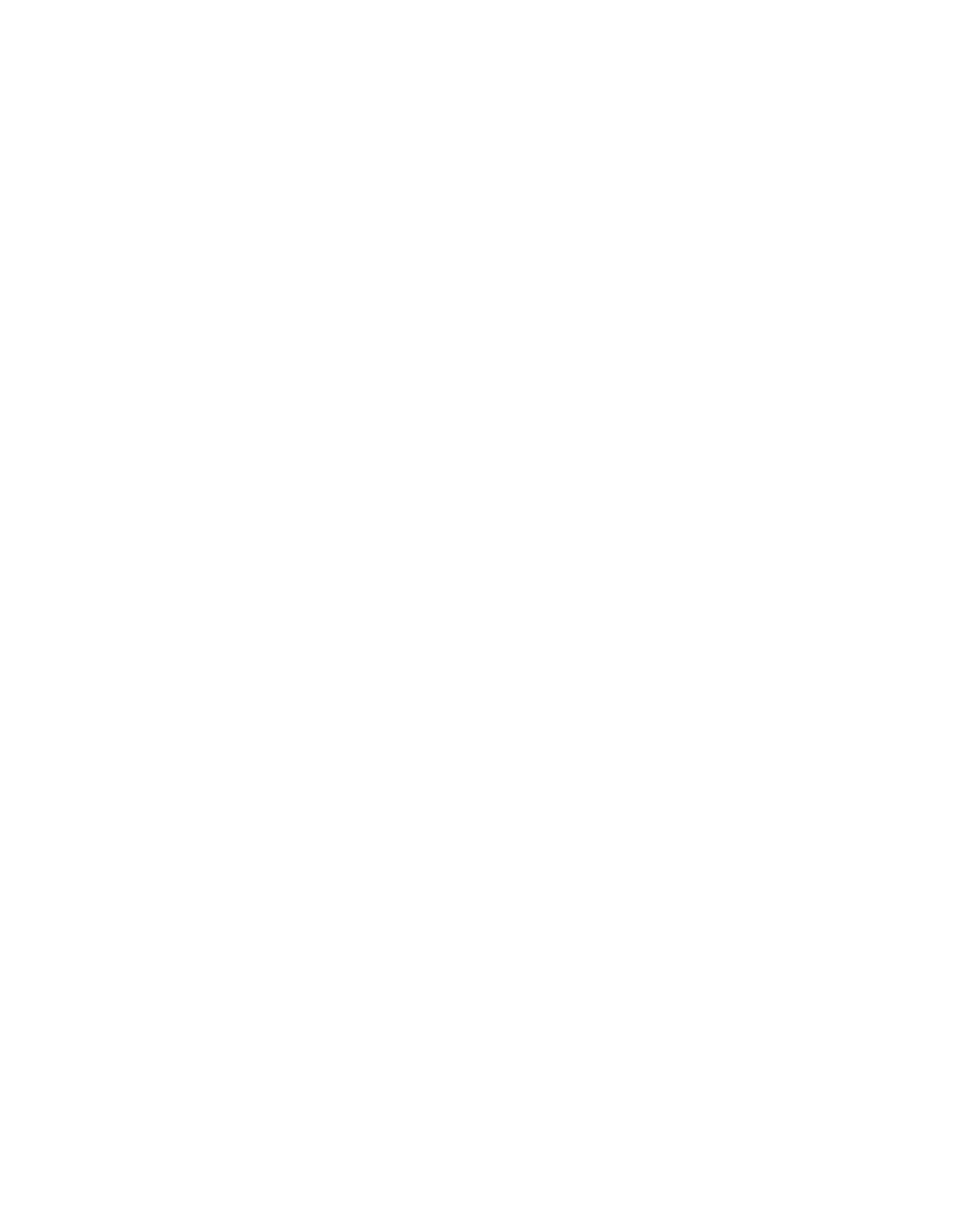The Federation for American Immigration Reform (FAIR) is a national, nonprofit, public-interest, membership organization of concerned citizens who share a common belief that our nation's immigration policies must be reformed to serve the national interest.

FAIR seeks to improve border security, to stop illegal immigration, and to promote immigration levels consistent with the national interest—more traditional rates of about 300,000 a year.

With more than 250,000 members and supporters nationwide, FAIR is a non-partisan group whose membership runs the gamut from liberal to conservative. Our grassroots networks help concerned citizens use their voices to speak up for effective, sensible immigration policies that work for America's best interests.

| Here's an additional contribution to help spread the word.                                                      |  |  |  |  |  |  |  |  |
|-----------------------------------------------------------------------------------------------------------------|--|--|--|--|--|--|--|--|
| $\Box$ \$25                                                                                                     |  |  |  |  |  |  |  |  |
| I am making my donation by check payable to FAIR, or credit card (check one) D VISA D Mastercard D              |  |  |  |  |  |  |  |  |
|                                                                                                                 |  |  |  |  |  |  |  |  |
|                                                                                                                 |  |  |  |  |  |  |  |  |
|                                                                                                                 |  |  |  |  |  |  |  |  |
| $\Box$ I've included at least \$25 for a Gift Membership to:                                                    |  |  |  |  |  |  |  |  |
|                                                                                                                 |  |  |  |  |  |  |  |  |
| Address: Address: Address: Address: Address: Address: Address: Address: Address: Address: Address: A            |  |  |  |  |  |  |  |  |
|                                                                                                                 |  |  |  |  |  |  |  |  |
| O Please add me to your email Action Alert and Legislative Updates lists. Email address: North March 1999 and M |  |  |  |  |  |  |  |  |
|                                                                                                                 |  |  |  |  |  |  |  |  |